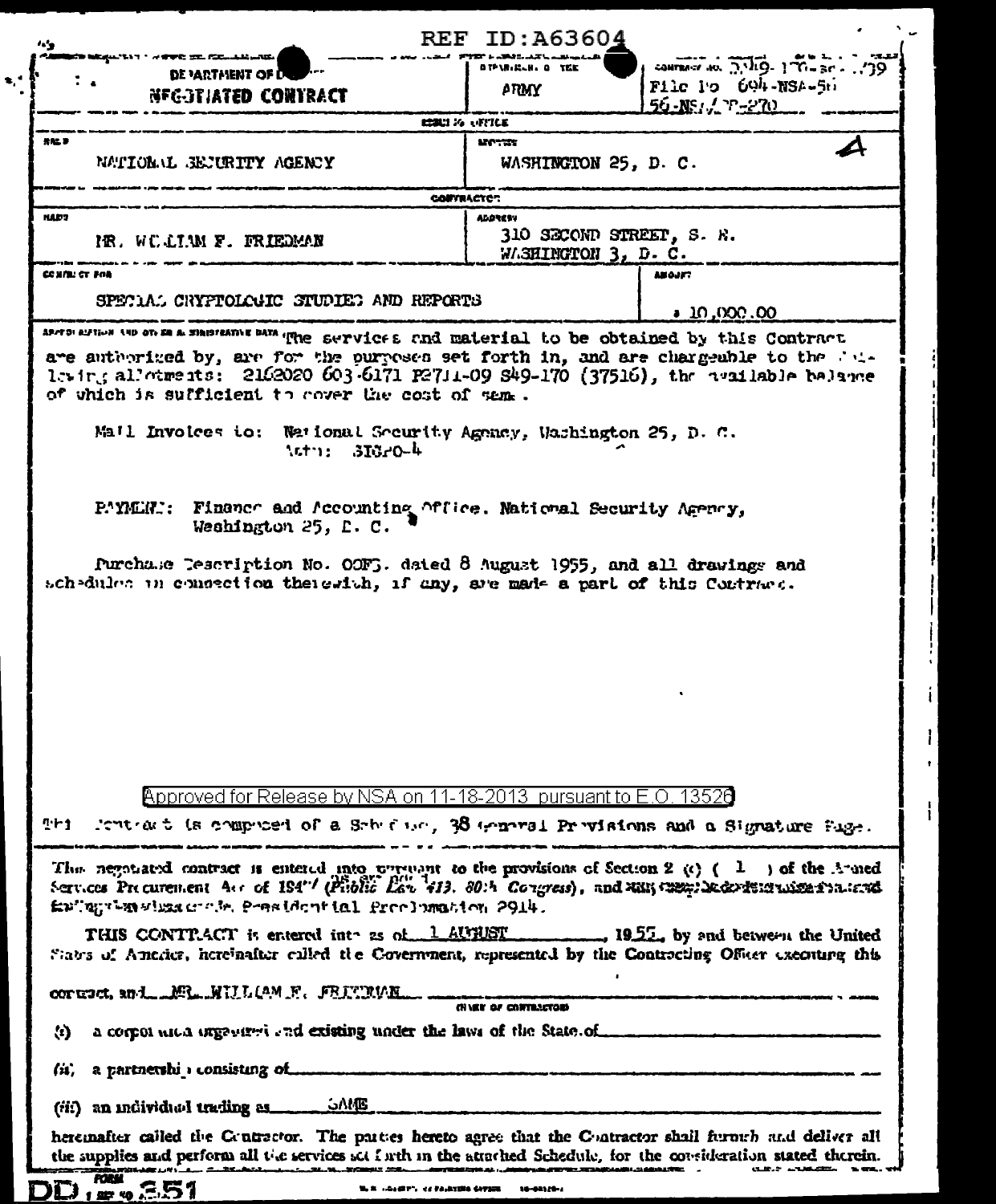## ARTICLE I - SCOPE OF WORK

·-

.J

 $\mathcal{J}_{\mathbf{I}}$ 

a. The Contractor, as an independent contractor, shall furnish all services and supplies, perform the necessary research, compile pertinent data and shall do all other things necessary to complete the requirements of Purchase Description OOF3 dated 8 August 1955·

b. The Contractor shall complete the following projects called for in the Purchase Description.

- (1) Project 1: Prepare a card catalogue of the books, papers, articles, pmnphlets and documents comprising the cryptologic collection of the Contractor.
- (2) Project 2: Prepare a manuscript of an historical and analytical bibliography based on the card catalogue prepared as Project 1.
- (3) Project 3: Prepare a special cryptological report as required by the Purchase Description OOF3·

tion. c. *All* work shall conform to the standards established in the Purchase Descrip-

d. Reports. The Contractor shall furnish six (6) bimonthly Progress Reports outlining progress of the work. These reports shall be submitted within ten (10) days following the period being reported in accordance with paragraph 1.3 of Purchase Description OOF3.

ARTICLE II - DELIVERY

The Contractor shall deliver, not later than 31 July 1956, the completed work required herein to the Director, National Security Agency; however, the Government may at its discretion extend the date of delivery for good cause shown. Reports required by Article I d. above will be delivered to the Deputy Chief of staff for Operations, NSA, Washington 25, D. C.

## ARTICLE III - INSPECTION AND APPROVAL

At least thirty (30) days prior to the date set for delivery in Article II, the Contractor shall submit to the Contracting Officer, or his duly authorized representative, the completed manuscript or other work called for in Article I for approval and inspection as to its compliance with the standards set forth in the Purchase Description. If the work, in the opinion of the Contracting Officer or his duly authorized representative, meets the required standards and is otherwise satisfactory as to coverage and content, it shall be approved. If the work, in the opinion of the Contracting Officer or his duly authorized representative, does not meet the required standards or is otherwise unsatisfactory as to coverage and content, the Contractor shall make such changes, corrections, additions or deletions as are necessary to meet the required standards and to produce satisfactory work.

ARTICLE IV - COPYRIGHT (ASPR 9-204)

(a) The Contractor agrees that all material forming the subject matter of this contract and first produced in the performance of this contract shall be the sole property of the Government, and may not be published or reporduced, in whole or in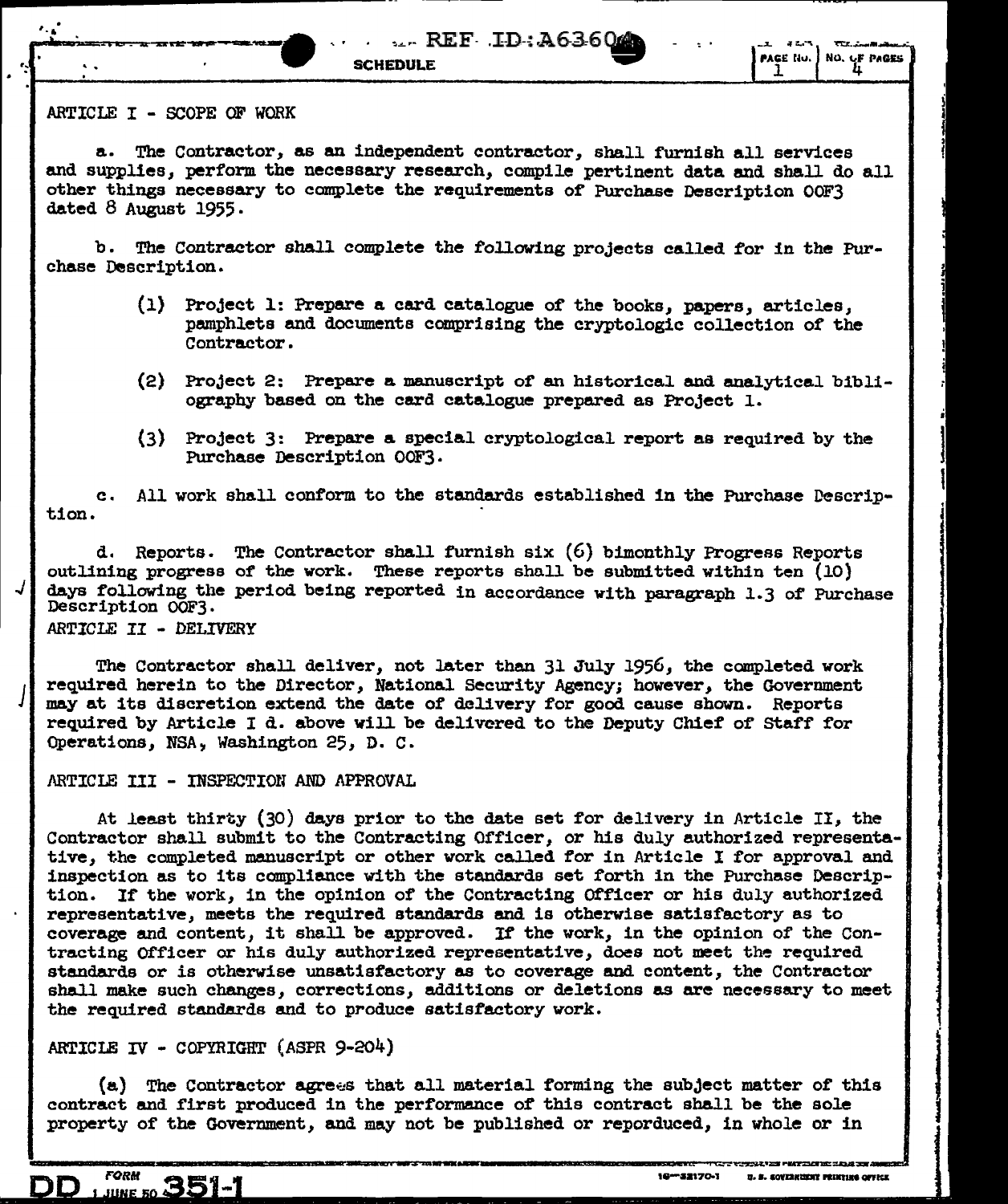part, or in any manner or form, other than by the Government or with its express consent. The Contractor further agrees that no right at common law or in equity shall be asserted and no claim to copyright by statute shall be established by the Contractor in any material first produced in the performance *or* this contract.

 $(b)$  The Contractor agrees to grant and does hereby grant to the Government a royalty-free, nonexclusive and irrevocable license {i) to publish, translate, reproduce, use and dispose of, in any manner, any and all copyrighted or copyrightable material not first produced or composed in the performance of this contract but which is incorporated in the material furnished under the contract; and (ii) to authorize others so to do.

(c) The Contractor agrees to indemnify and save and hold harmless the Government, its officers, agents and employees acting within the scope of their official duties against any liability, including costs and expenses, for  $(i)$  violation of proprietary rights, copyright or right of privacy, arising out of the reproduction, use or disposition of any copyrighted or copyrightable material furn.ished under this contract, or (ii) based upon any libelous or other unlawful matter contained in said material.

## ARTICLE V - COMPEMSATION

..

 $\cdot$  :

' *J;:* .. • • *.:.* 

a. The Government will pay to the Contractor the sum of Ten Thousand Dollars and No Cents  $(*10,000.00)$  for all of the supplies and services furnished in accordance with the provisions of this contract.

b. Payment to the Contractor shall be made as follows:

 $(i)$  One Thousand Dollars and No Cents  $(\hat{\varphi}_1, 000.00)$  shall be paid upon receipt and acceptance of each of the first six  $(6)$  bimonthly Progress Reports required by Article I d.

(ii) The balance of the contract price shall be paid upon submiesion by the Contractor and approval by the Contracting Officer or his duly authorized representative of the complete work required by Article I hereof.

c. Any and all progress rayments made hereunder shall be secured, when made, by a lien in favor of the Government upon the Work contracted for on account of all payments so made and on all material and other property acquired for or allocated to the performance of this contract, except to the extent that the Government, by virtue of any other provision of this contract, or otherwise, shall have valid title to such articles, things, materials, or other property as against other creditors of the Contractor. Any lien provided for by virtue of this Article is paramount to all other liens under the provision of an Act approved August 22, 1911 (Pub. No. 41, 62d Cong.; 37 Stat. 32; 34 U.S.C. sec. 582).

d. Payments of all sums specified in this Article V shall be made upon submission by the Contractor of proper invoices to the Contracting Officer for certification that the GUpplies and services covered thereof have been received and for transmission to the Fiscal Officer for preparation of public vouchers and payments.

e. In the event of the death of the Contractor prior to the completion of this contrect or of a disability rendering him unable to complete the performance of the contract, the Government will pay to the Contractor's estate, in the event of his death, or to the Contractor, in the event of his disability, such further portion of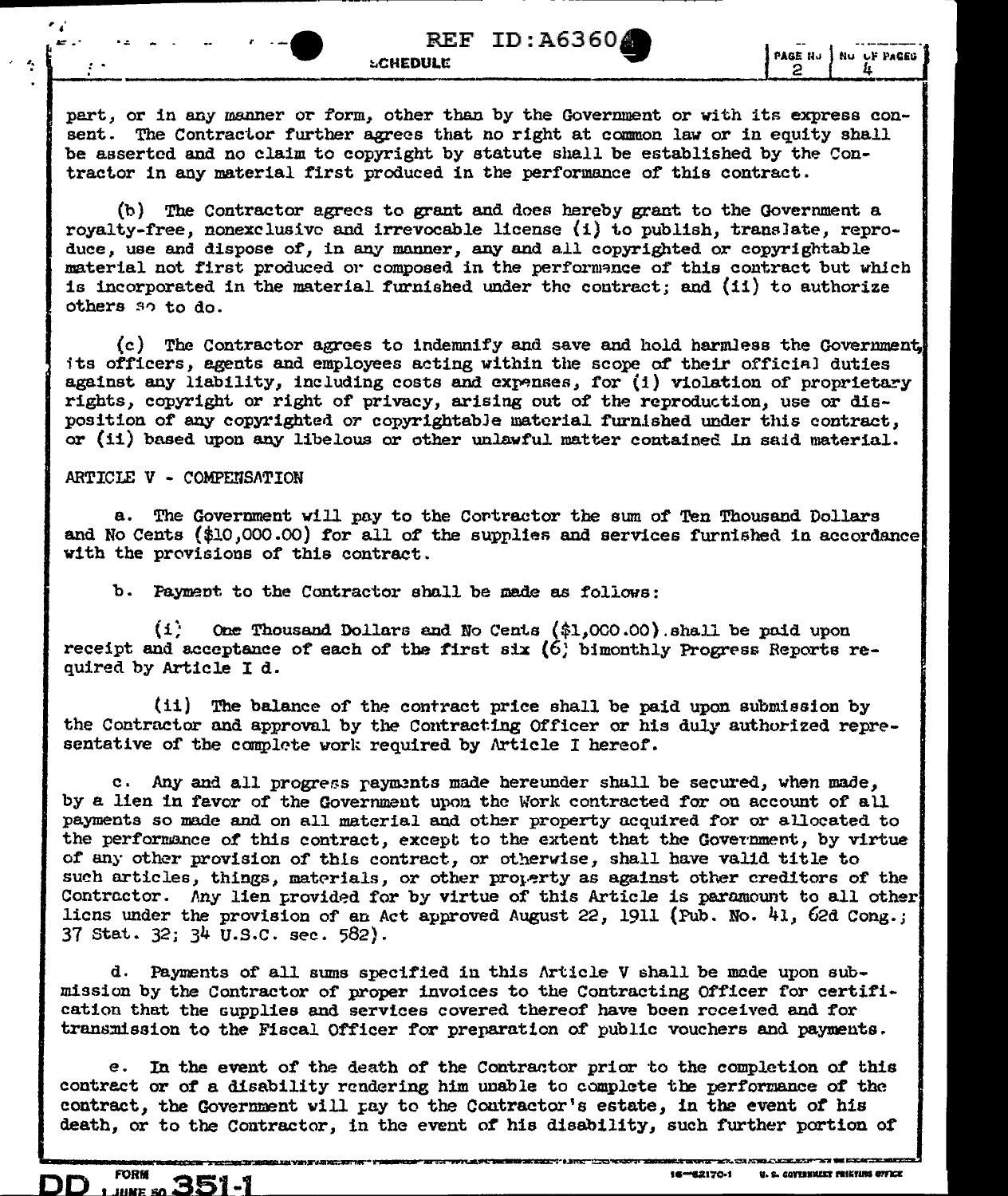# **REF ID: A63604**

**SCHEDULE** 

PAGE H.J. | NU UF PAGES

the contract price which, plus payments previously made, represents the fair value of the performance rendered by the Contractor up to the time his performance ceased. The sum to be paid to the Contractor shall be mutually agreed upon between the Contracting Officer and the Contractor, or his duly authorized representative, and failure to agree upon such sum shall be a dispute concerning a question of fact, within the meaning of the article of this contract entitled "Disputes".

f. Upon written approval by the Contracting Officer, or his duly authorized representative, prior to commencement of the travel involved. (i) the contractor is authorized payment for actual transportation cost and per diem allowance, not to exceed \$9.00 per day, incurred from the time of departure from the contractor's residence at Washington, D. C., to his destination outside to the Washington D. C. area and return and (ii) the contractor may be authorized to travel by Government transportation within or without the continental United States. Reimbursement for travel expenses incurred by the Contractor will require the provision of additional funds to this contract and the execution of a Supplemental Agreement to provide therefor.

ARTICLE VI - GOVER WENT FURNISHED PROPERTY AND ASSISTANCE

a. Clerical and research assistance (including translation of documents pertinent to the items of work and in foreign languages).

b. Office room suitable for research and writing, equipped with the usual aype of office furaiture, to include an executive desk and chair, a secretary's desk and chair, a mediun-size office table with three chairs, a small table, a book case, at least one 2-drawer file cabinet provided with a 3-tumbler lock, a dictionary stand and an unabridged lictionary.

c. Office facilities and equipment of the usual type, including an electric typewriter, a dictating-reproducing recorder.

d. Miscellaneous office supplies such as paper, pencils, shears, photo-trimming board, stitching device for fastening papers, pencil sharpener, vaste-paper baskets, etc.

#### ARTICIE VII - RECORDS OF GOVERNMENT PROPERTY

The Contract Property Administrator, National Security Agency Procuremen: Office, Washington 25, D. C. is designated and authorized to maintain, at the National Security Agency Procurement Office, the Official Government property contract records in connection with this contract in accordance with Appendix B, ASPR, under exception authorized per paragraph 301(a) thereof.

ARTICLE VII - ALTERATIONS IN CONTRACT

The following alterations have been made in the provisions of this contract:

 $a_{\cdot}$ The attached General Provisions, 1 through 35, are hereby made a part of this contract except as follows:

The following provisions do not apply

18. Nondiscrimination in Employment

21. Patent Indemnity